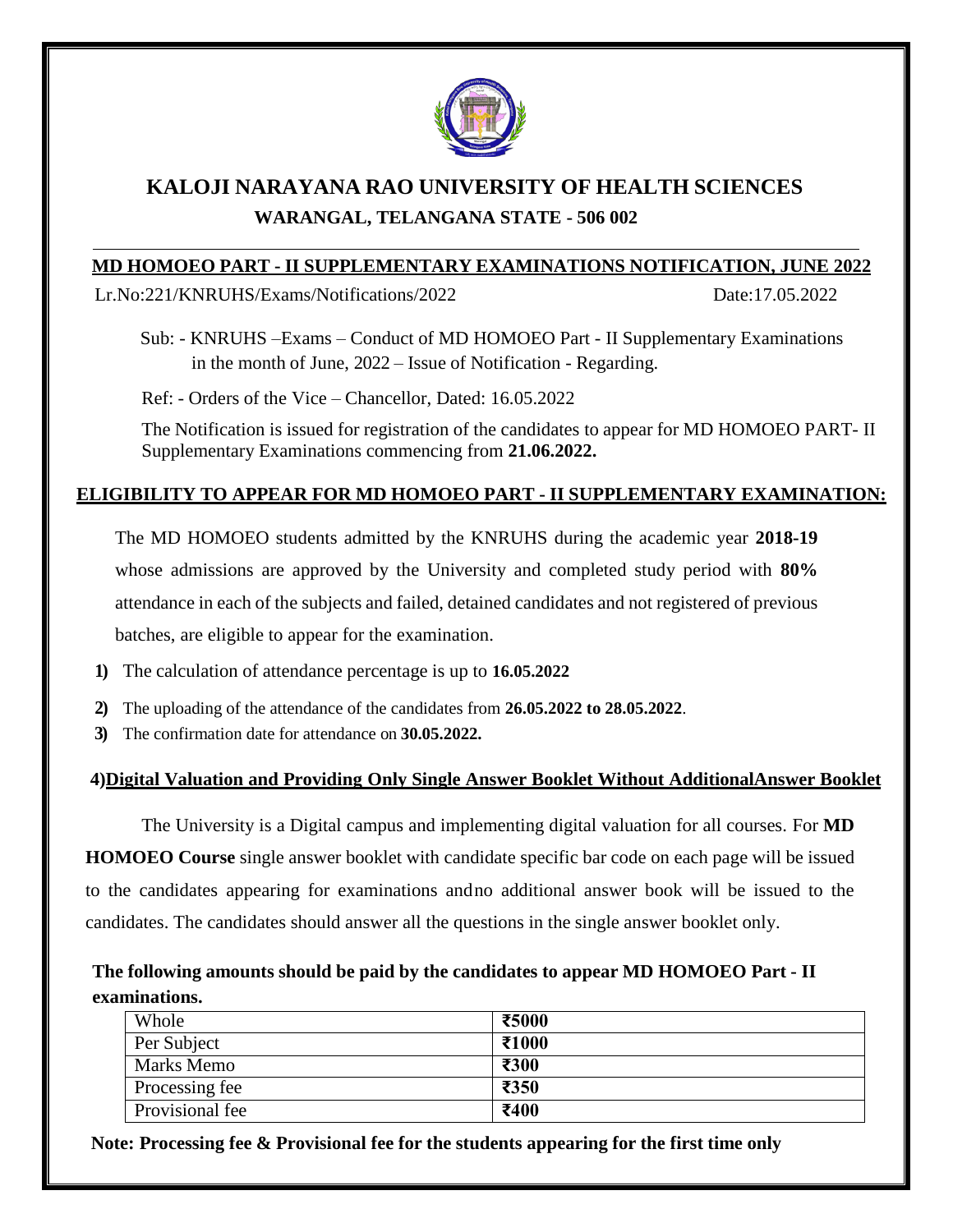| <b>EXAMINATION FEE DATES</b>                                                                                                                                                                                                                                                                            |                                                                                                                                                                            |  |  |  |
|---------------------------------------------------------------------------------------------------------------------------------------------------------------------------------------------------------------------------------------------------------------------------------------------------------|----------------------------------------------------------------------------------------------------------------------------------------------------------------------------|--|--|--|
| 03.06.2022 to 08.06.2022 (Without Fine)                                                                                                                                                                                                                                                                 | ₹5000 or No. of Subjects * ₹1000 + ₹300(Marks<br>memo) + $\overline{\text{350}}$ (processing fee) <sub>+</sub> $\overline{\text{400}}$ (provisional fee)                   |  |  |  |
| $[09.06.2022 \& 10.06.2022$ (With a fine of ₹200/-)                                                                                                                                                                                                                                                     | ₹5000 or No. of Subjects * ₹1000 + ₹300(Marks<br>memo) + $\overline{\text{350}}$ (processing fee) + $\overline{\text{400}}$ (provisional<br>fee)+ ₹200                     |  |  |  |
| 11.06.2022 & 12.06.2022 (With a fine of ₹100/-<br>per day in addition to ₹200/-)                                                                                                                                                                                                                        | ₹5000 or No. of Subjects * ₹1000 + ₹300(Marks<br>memo) + $\overline{\text{350}}$ (processing fee)+ $\overline{\text{400}}$ (provisional<br>fee)+ ₹200 +₹100(fine per day)  |  |  |  |
| 13.06.2022 to 15.06.2022 (Offline payment<br>with a fine of $\text{\textsterling}5000/-$ in addition to previous<br>fine of $\text{\textsterling}400/-$ ) DD drawn in favor of "THE<br><b>REGISTRAR, KNRUHS"</b><br>payable<br>at<br>Warangal must reach the University<br>by<br>$15.06.2022$ 04:00 pm. | ₹5000 or No. of Subjects * ₹1000 + ₹300(Marks<br>memo) + $\overline{\text{350}}$ (processing fee) + $\overline{\text{400}}$ (provisional<br>fee)+₹200 +₹100 + ₹100 + ₹5000 |  |  |  |

**Payment Link:-**

**<https://www.tcsion.com/EForms/html/form52954/login.html>**

# ❖ **Payment link will be active from 03.06.2022 to 12.06.2022**

# **MD HOMOEO PART – II SUPPLEMENTARY THEORY EXAMINATIONS TIME TABLE**

| S.NO                        | <b>DATE</b> | <b>DAY</b>          | <b>SUBJECT</b>                                                                                                                                                                                                                                                                           | <b>TIME</b>                  |
|-----------------------------|-------------|---------------------|------------------------------------------------------------------------------------------------------------------------------------------------------------------------------------------------------------------------------------------------------------------------------------------|------------------------------|
|                             | 21.06.2022  | <b>TUESDAY</b>      | Materia Medica – Paper -I<br>1.<br>2. Homeopathic Philosophy and<br>Organon of Medicine – Paper -I<br>3. Repertory – Paper -I<br>4. Homeopathic Pharmacy – Paper - I<br>5. Practice of Medicine – Paper -I<br>6. Paediatrics – Paper - I<br>7. Psychiatry – Paper - I                    | 10:00 AM<br>TО<br>01:00 PM   |
| $\mathcal{D}_{\mathcal{L}}$ |             | 23.06.2022 THURSDAY | 1. Materia Medica – Paper - II<br>2. Homeopathic Philosophy and<br>Organon of Medicine – Paper - II<br>Repertory – Paper -II<br>3.<br>Homeopathic Pharmacy $-$ Paper $-II$<br>4.<br>5. Practice of Medicine – Paper – II<br>Paediatrics – Paper - II<br>6.<br>7. Psychiatry – Paper - II | 10:00 AM<br>TO<br>$01:00$ PM |